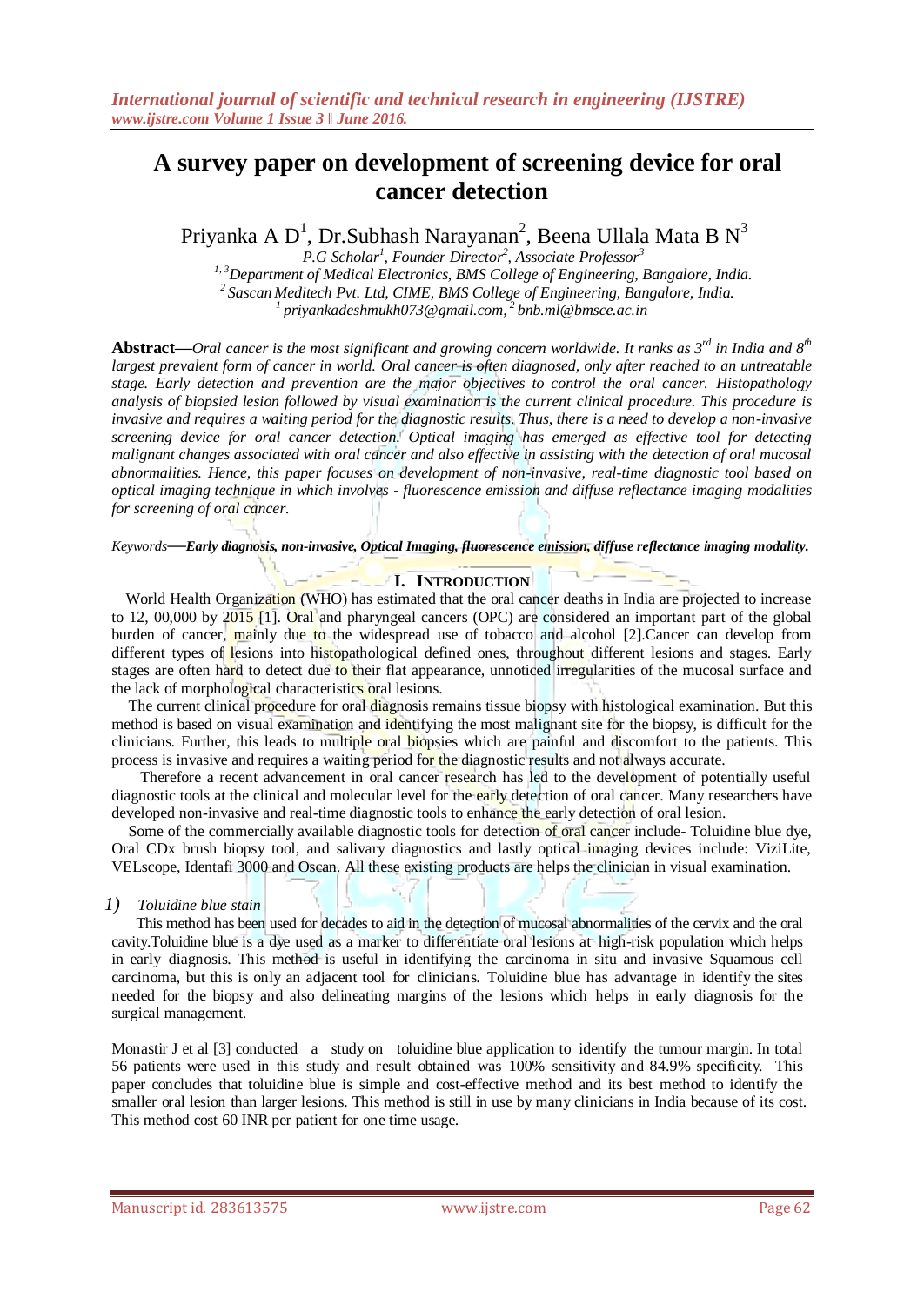# *2) Brush biopsy technique*

 Removal of tissue from living body to identify whether a tumour is malignant or benign is called biopsy. Brush biopsy technique involves collection of epithelial cell by brush and evenly fixing samples onto a glass slide and analysis done by microscopic via computer and followed by imaging system. This complete system is known as OralCDx. The OralCDx brush system method includes trans-epithelial sample of cells collection from mucosal lesion. This provides dentists to identify an early stage of oral cancer [4].The result of brush biopsy is highly sensitive and specific in identifying dysplastic changes in high-risk population but the accuracy is reduced when it used in low risk patients and gives more false-positive results [5].

# *3 ) SALIVA as a diagnostic tool*

 Saliva has been used as a diagnostic tool in oral cancer detection. It contains proteomic and genomic biomarkers, in which reflects the normal and disease states. Saliva has been used to detect caries risk, periodontitis, breast and oral cancers, disease related to salivary gland and human immune deficiency virus and hepatitis C virus.

A highly sensitive and high-throughput assay such as DNA microarray, mass spectrometry and nanoscale sensors provides the protein and RNA measurements with less concentration in saliva, thus expanding the utility of saliva as a diagnostic tool [6].

# *4) Chemiluminescence*

 Chemiluminescence is emission of light as a result of chemical reaction [7].ViziLite systems manufactured by Zila, USA is Chemiluminescence based hand-held imaging device includes disposable chemiluminiscent light stick in which emits light at wavelengths of 430,540 and 580 nm. This system is used to improve the visual examination to discriminate normal tissue and oral lesions. Normal cells absorb light and appear dark whereas dysplastic lesions appear white. This colour difference related to changes in epithelial thickness and mitochondrial matrix that reflect light in the pathological tissues [8].

ViziLite is useful in detecting dysplastic changes in high risk patients with 95.45% specificity and 84.6% were obtained in [9] and this paper concludes that this screening device is adjacent tool to identify malignant lesions and some of the limitations are early detection of oral lesion cannot be done and device cost is very high (\$300).

Some of the products are available in the market are based on fluorescence imaging based.

#### *5) VELscope system*

 It is manufactured by LED Medical Diagnostic Inc. It is hand-held fluorescence based visualization tool which uses Light emitting diode (LED), wavelength at 400-460nm for the visualization of tissue fluorescence. When blue light is illuminated in the oral cavity, pale green autofluroscence emitted by normal mucosa and there is decreased auto fluorescence in abnormal tissues which appears darker compared to healthy tissue [10]. 97% of sensitivity and 94% of specificity was obtained in identifying premalignant lesion a study conducted by Poh and others [11].

# *6) Identafi®*

 It is a small size, compact, dental-mirror-shape device manufactured by TrimiraTM LLC. The device uses fluorescence and reflectance techniques to enhance visualization of mucosal abnormalities. To examine the tissue reflectance Identafi technology use LEDs produce three different light wave lengths (white, violet and amber), amber light is to enhance the reflective properties of the oral mucosa, allowing a distinction between normal and abnormal tissue vasculature [12].

Schwarz RA et al [13] study conducted using the Identafi 3000 for screening of 124 subjects, result obtained was 82% sensitivity and a specificity of 87% in differentiating between neoplastic and non-neoplastic oral conditions.

# *7) Oscan*

 It is a plastic mouth positioner mounting for Smartphone's which enables early diagnosis of the oral cavity developed by Prakash Lab at Standford University. It consists on a plastic mouth positioner with a circuit board and two rows of fluorescent blue light emitting diodes, which can be attached to any smart.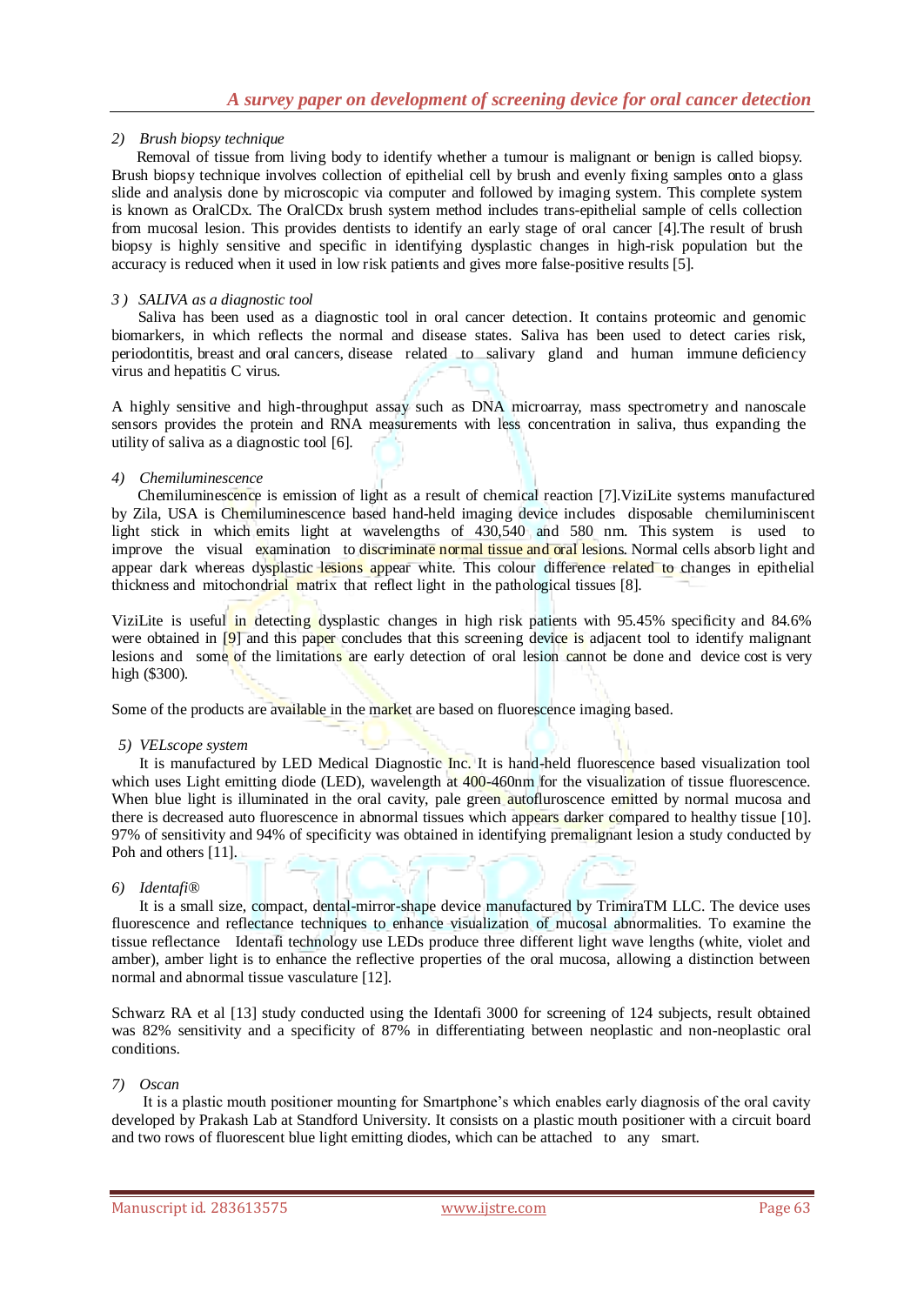This screening approach takes advantage of built in camera of the Smartphone, which allows the operator to take a high-resolution panoramic picture of the oral cavity. Images can be wireless sent to doctors and dentist for its analysis and diagnosis [14].

All these devices have their own advantages and disadvantages in detecting oral precancers but unfortunately patients are still being diagnosed in advanced stages of oral cancer because of failure in their practical implication in the community setup, and also not popular among Indian practitioners due to their price, lacks in gathering and analyzing the image.

 Hence there is need to develop a non-invasive screening device in which identifies the oral precancers in realtime. The non-invasive detection techniques can be obtained through Optical spectroscopy. The basic principle of this technique is the optical spectrum of a tissue contains information about biochemical composition that conveys diagnostic information in cancer detection.

# **II OPTICAL SPECTROSCOPY**

 It is a non-invasive method capable of measuring structural and molecular changes of oral tissues during neoplastic progression. Screening with optical imaging and spectroscopy has the potential to improve oral cancer diagnostics, while also lessening time and discomfort associated with traditional procedures.

Optical imaging system involves two types of modalities –Fluorescence emission and diffuses reflectance techniques. These modalities give morphological information of tissue which helps in cancer detection. Each of this spectroscopic technique has its physical basis and all have potential to become an adjacent method to conventional cancer detection methods. By the current researches have proved that among these optical techniques, the fluorescence emission and diffuse reflectance are best techniques for cancer diagnosis.

#### 1) **Fluorescence technique**

It is a new method to differentiate cancerous cells from normal. Flurophores with in oral epithelium and stroma absorbs UV and Visible light and these cells re-emit some of this light at a longer wavelength in the form of fluorescence. The reflected light with long wavelength fluorescence is possible to visualize by naked eye.

 Its non-invasive, gives real-time diagnosis and no dye is required. Changes in the tissue morphology in which related to development of cancers can be detected using fluorescence method also have the potential to discriminate stages of cancer development. Autofluorescence emission is produced by fluorophores present in human tissue such as collagen, FDA present in epithelial layer, NADH and elastin in stroma, porphyrin [15].

Changes in the structure i.e., cellular increase and metabolism and sub-epithelial stroma alteration during tissue transformation towards malignancy modify the way light interacts with tissue.

These changes alter the distribution of tissue fluorophores and the way they emit fluorescence after stimulation with blue excitation light in 400 to 460 nm range. This technique has many advantages such as realtime diagnosis and non-invasive, improves the effectiveness of oral exams, has been studied by many researchers.

Svistun E et al [16] observed a maximum contrast in characterization of oral tissues by observing autofluroscence spectra at 530 nm. Xenon lamp is used for illumination.SLR Canon camera with a 100-mm micro lens and a broad band (60 nm) filter is used to view the fluorescence image. The sensitivity of 91% and specificity of 86% obtained for discrimination of normal tissue from neoplasia compares favorably with the sensitivity of 75% and specificity of 43% obtained with white light illumination. This study concludes that the fluorescence based system enhances the visual examination in which helps the clinician to view by naked eye and also provides the contrast between the normal and cancerous tissues.

Catherine PF et al. presented a florescence based VELscope which uses metal halide lamp 405nm and 436nm emission peaks. VELscope enhance the visualization of neoplastic lesion. The study achieved a sensitivity of 98% and specificity of 100% from biopsies taken from 44 patients using histopathology method for discriminating normal tissue from precancerous cells [17].

Ramanujam et al [18] performed a clinical trial based on fluorescence spectroscopy to diagnose the cervical cancer. 28 patients were examined using fibre-optic probe with laser at 337nm for illumination of tissue. Result obtained was sensitivity of 92%, and a specificity of 90% in separating normal from abnormal tissues using spectral based algorithms.

Manuscript id. 283613575 www.ijstre.com **www.ightere.com** Page 64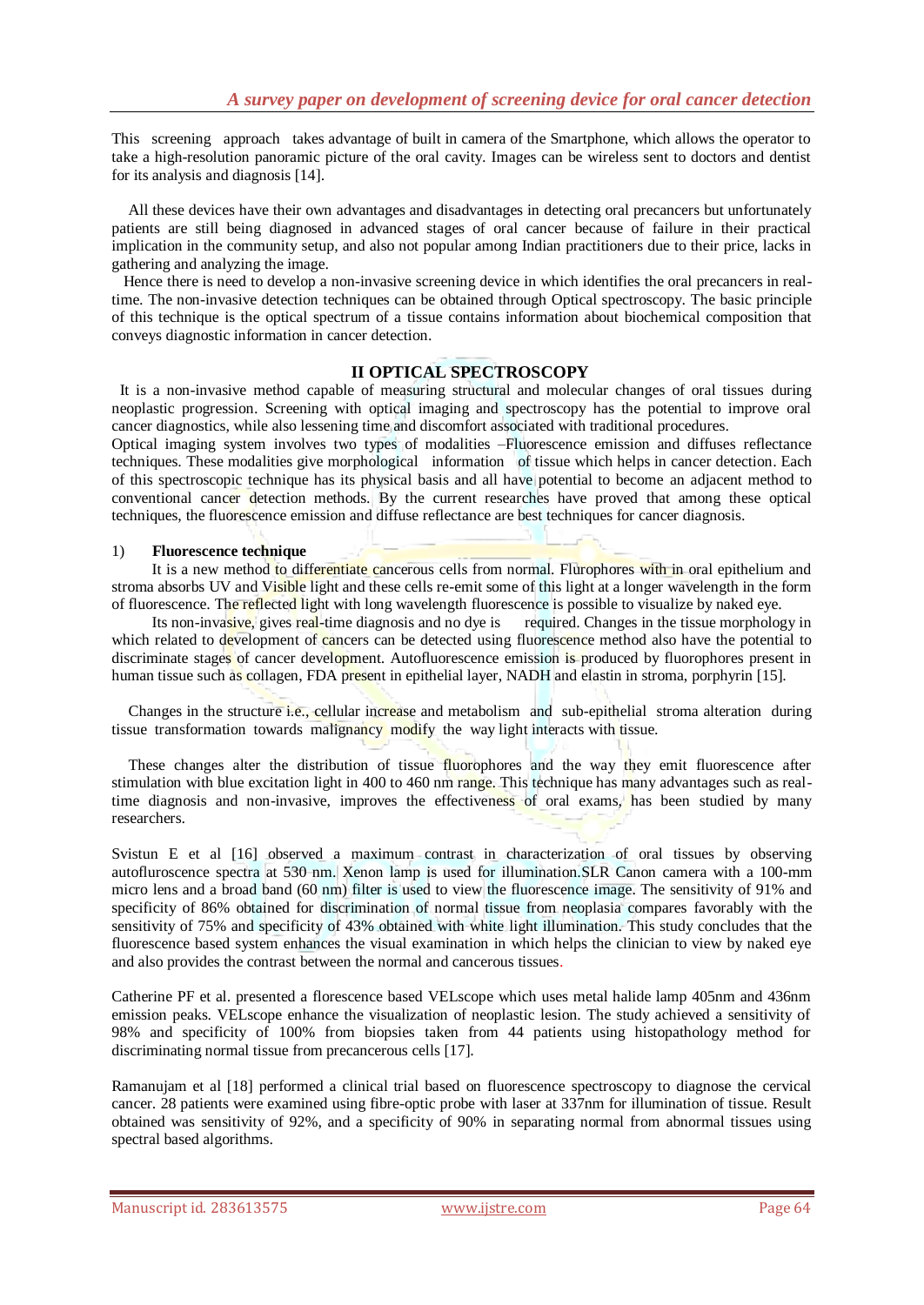Rupananda J et al [19] developed a spectral ratio reference standard (SRRS) to identify the early stages of oral cancer. The fibre-optic spectrometer with 404 nm diode laser is used to collect the fluorescence spectra in 420- 720 nm spectral range from the 35 healthy patients and 44 patients with high- risk lesion in oral cavity. The mean in vivo LIAF spectra of different tissue types, normalized to the intensity of the autofluroscence peak is shown in Fig.2.These fluorescence intensity ratios were used for scotterplot to discriminate the oral normal mucosa from hyperplasia, dysplasia and from SCC. 100 sensitivity and specificity were achieved by F500/F685 intensity ratio and 1005 sensitivity and 83% specificity by F500/F635 intensity ratio.



Fig.2 Laser-induced autofluroscence spectroscopy (LIAF) emission from different types of oral mucosa [19].

#### 2) **Diffuse reflectance technique**

Among all new quantitative optical methods, diffuse reflectance system is simple, low-cost and noninvasive modality for diagnosis of tissue abnormalities. When white light entering the tissue undergoes a combination of multiple elastic scattering and observation, re-emits the diffusely reflected light.

It is analyzed to identify spectral sign of tissue which helps in identification of dysplastic transformation of tissue. Cancer detection with reflectance spectroscopy is based on optical properties, such as coefficients of absorption and scattering, tissue change as dysplastic, in which change the reflectance spectrum.

The biological tissues contain water (H<sub>2</sub>O), melanin and oxy and deoxy hemoglobin (Hb and HbO2), these are wavelength dependent and absorption coefficient are presented in Fig 1. The wavelength ranges from 600-1300 nm is called optical window used for the diagnostic purposes. The light in this region provide the better penetration.



Fig.1 Absorption coefficients of biological tissue is along with the wavelength [20].

Oxygenated hemoglobin dips at 420, 545, and 574nm can be observed in this region.Therefore, this absorption gets affected by changes in blood content and oxygenation that are known to be associated with cancer due to altered tissue metabolism. Therefore the absorption features of HbO2 has been used for detecting tissue abnormality, characterization and early cancer diagnosis [20]

Several researchers have used diffuse reflectance spectroscopy to study biological tissues and in tissue characterization. Many of the instruments developed and tested both in vitro and in vivo, show promise to increase both sensitivity and specificity.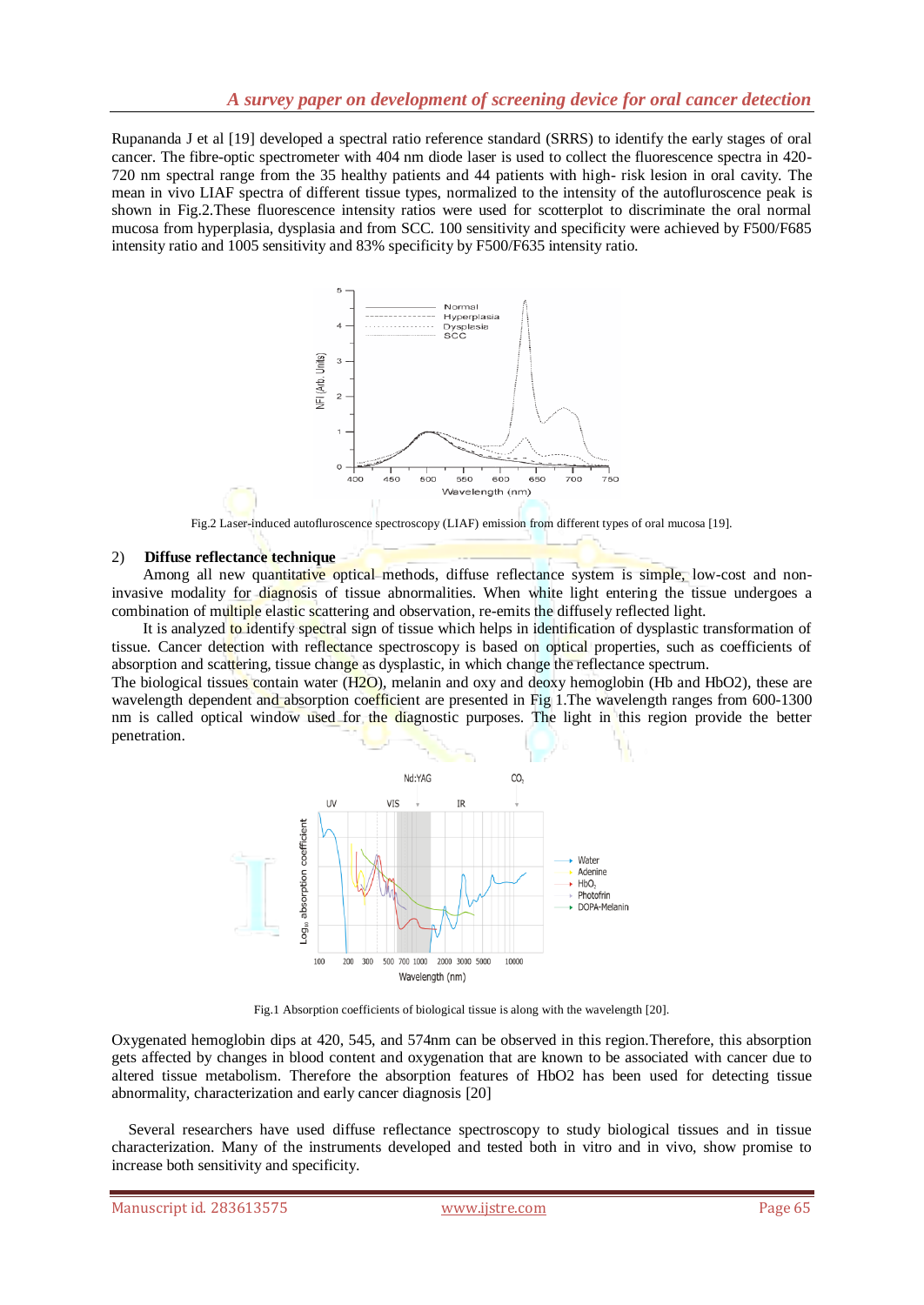Bing Yu et al [21] developed a low cost, portable, smart optic sensor system based on diffuse reflectance spectroscopy (DRS). The system consist high power white and 850nm LEDs for tissue illumination and fiber – optic USB spectrometer for detection of DRS spectra. LabVIEW software tool is used for collecting the data and analysis processes. This paper concludes that DRS with fiber optic probe is powerful tool for quantifying the optical properties of the epithelial tissue and also helps in oral and cervical cancer detection.

Diffuse reflectance spectral features mainly depend on the absorption and scattering properties of tissues and on oxygenation levels of haemoglobin. The oxygenated haemoglobin absorption peaks at 545 and 575 nm helps in detecting tongue cancer. The sensitivity and specificity achieved are 86% and 80% to differentiate normal lesions from benign hyperplasia [22]

Dr. N. Subhash et al [23] studied clinical application of diffuse reflectance spectroscopy using a fibre-optic system. The system consist fibre-optic probe with six fibers mounted around will collects reflectance spectra in 400-600 nm range from different site of Oral cavity. It has been observed that DRS shows the Oxygenated hemoglobin absorption dips at 545,547nm and intensity ratio of 545nm and 575nm useful indiscriminating a malignant from normal mucosa. This study shows that the R545/R575 ratio for healthy tissues is less and it gradually increases with the grade of malignancy. Algorithms developed to detect and grade cancer using the DR ratio and also linear discriminant analysis (LDA) are performed. This result is compared with the histopathological report of biopsy showed that DRS technique is very effective in detecting early malignancies in various anatomical sites of the oral cavity where the laser induced autofluroscence shows poor diagnostic accuracy.

Fluorescence and diffuse reflectance in measuring spectral characteristics of an oral lesion have limitation. Imaging is very useful because it gives clinician a tool to scan the oral cavity completely. There are several recent studies focuses on optical imaging system. All these studies used different approaches in terms of wavelengths of excitation, Light sources used, diagnostic algorithms, data analysis for differentiating between normal and malignant tissues.

Chih-Yu Wang et al [24] developed an imaging system based on fluorescence technique. The system consist high power laser diode with 405nm wavelength as light source and it is guided by the fiber system to get uniform distribution of light on tissue. Telescope is used to get the oral cavity images and is connected to CCD camera to capture images. Before screening an ALA dye is applied, for locating the cancer sites and the abnormal area could be easily identified. LabVIEW software tool is used for hardware control. The authors conclude that on comparing white light based image with fluorescence image, fluorescence imaging system is potential way of identifying the cancerous cells among normal cells without subjective judge by the clinicians.

Noah Bedard et al [25] developed a portable device based on multimodal imaging spectroscopy in which records the autofluroscence and reflectance images and also spectral information. The selection of wavelength range between 471-667nm was based on autofluroscence emission peaks and reflectance features. The high power 405nm blue LED and white LED were used to provide reflectance and autofluroscence excitation of tissue. The LabVIEW program is used to control the imaging system. This study concludes that multimodal spectral imaging i.e. reflectance and autofluroscence can be used for combined spectral analysis in the oral cavity.

Manju M Stephen et al [26] developed a system based on diffuse reflectance imaging. The images of oral lesion are recorded at545nm and 575nm using EMCCD camera along with tungsten halogen lamp for white light illumination shown in Fig.3c and d.

The recorded images are sent to computer and ratio of R545/R575 nm was taken as shown in Fig 3e, and pseudo colour mapping is applied to discriminate oral lesion in which provides most malignant site. Fig 3d shows the colour palette Blue colour indicates the healthy tissue, red indicates the pre- malignant tissue and yellow indicates malignant tissue. This study provides an imaging system based on diffuse reflectance to provide a non-invasive tool for clinicians to identify the different stages in oral cancer easily.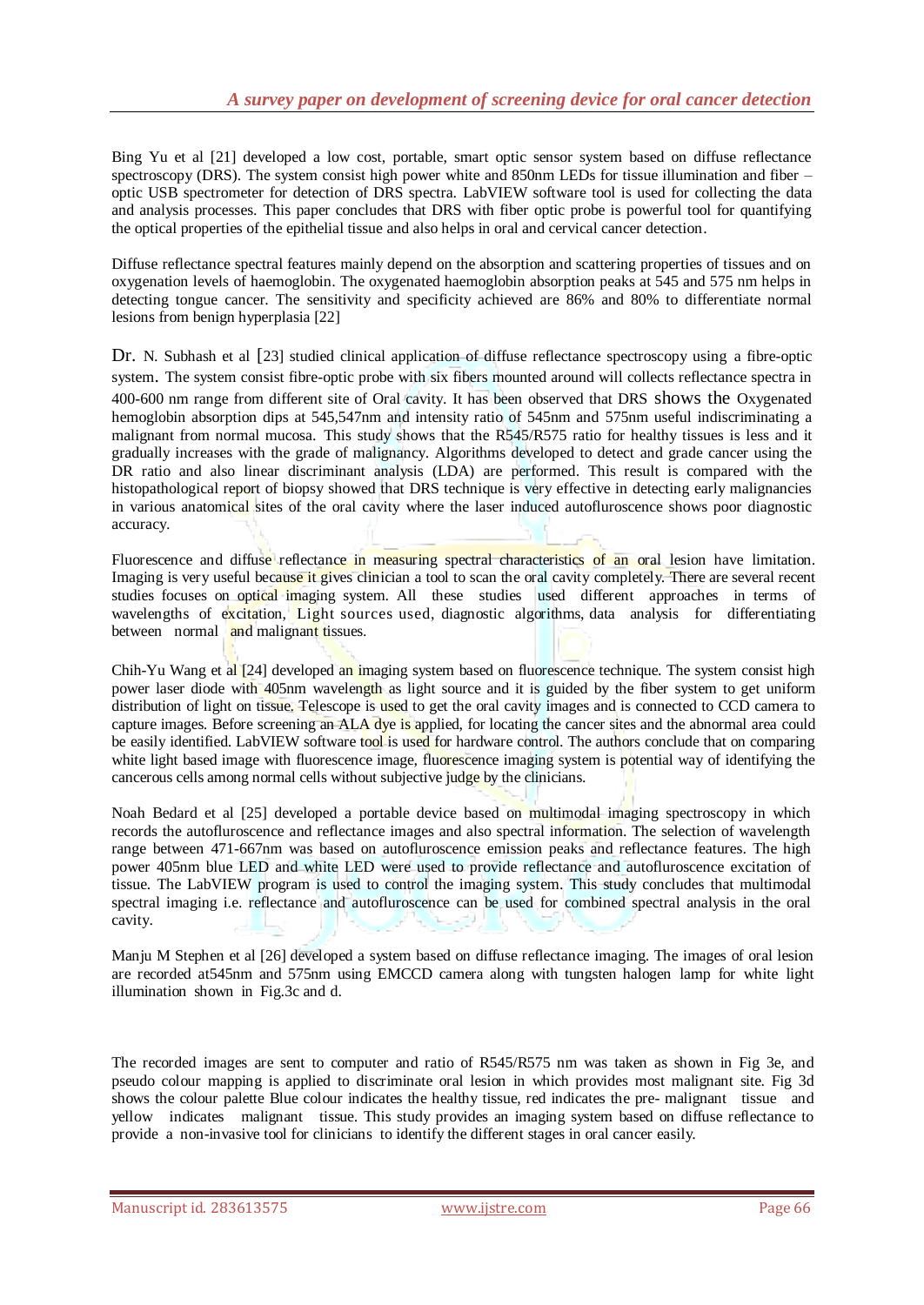

Fig.3 b) Image of oral cavity of a patient c) image recorded at 545 and (d) 575 nm, (e) computed DR ratio (R545/R575)image and (f) pseudo colour mapped ratio image [26].

Rahman et al [27] evaluated an optical imaging system to identify the oral precancers. The system uses light emitting diode (LED) to illuminate oral mucosa. A blue LED with 455nm wavelength used for fluorescence imaging and white LED with 400-700nm wavelength range used for reflectance imaging. Images were captured using CCD camera and sent to computer for image analysis. Total 61 sites in the oral cavity from 76 patients and 90 sites in the oral cavity from 33 normal volunteers were obtained to evaluate the system. Quantitative image features were used to develop classification algorithms to identify neoplastic tissue, using clinical diagnosis of expert observers as the gold standard. Result obtained were sensitivity of 90% and a specificity of 87% in differentiating the cancers tissue from normal tissue.

Carlson et al [28] developed a dual –mode reflectance and fluorescence confocal microscope (DCM). The DCM system is used to capture the fluorescence and reflectance image in which provide the information about molecular properties of tissue as well as morphological information associated with cancer progression. Total 14 patients were imaged and 33 biopsies of normal and abnormal were obtained. The mean intensity ratio of fluorescence and reflectance images is taken and this ratio values gives information about to differentiate the oral lesion from normal tissues.

#### **III. CONCLUSION**

In summary, Optical imaging system found to be a best solution to screen and detect oral pre-cancers noninvasively. The images acquired at diffuse reflectance (DR) oxygen haemoglobin bands at 545nm and 575nm are useful in identifying the cancerous from normal tissue and Auto fluorescence emission (AF) modality provides the morphological changes associated with the tissue.

Therefore developing an oral screening device based on diffuse reflectance and fluorescence imaging modalities will provide the good diagnostic accuracy, real-time image analysis and most malignant sites can be identified to avoid the multiple biopsies.

#### **ACKNOWLEDGMENT**

The work reported in this paper is supported by the college through the TECHNICAL EDUCATION QUALITY IMPROVEMENT PROGRAMME [TEQIP-II] of the MHRD, government of India.

#### **REFERENCES**

- [1] World Health Organization, The World Health Report 2004: Changing history. Geneva: WHO (2004).
- [2] McCoy GD "*A biochemical approach to the etiology of alcohol related cancers of the head and neck*." Laryngoscope, vol.88, pp. 59–62, January, 1978.
- [3] M. Junaid, A. Suhail, B. Umer, et al. "*Toluidine blue: Yet another low cost method for screening oral cavity tumour margins in Third World countries*" Vol. 63, No. 7, July 2013.
- [4] Sciubba JJ. "*Improving detection of precancerous and cancerous oral lesions. Computer-assisted analysis of the oral brush biopsy*." U.S. Collaborative OralCDx Study Group. American Dental Association vol. 130(10), pp.1445–1457, 1999.
- [5] Rick GM. "*Oral brush biopsy: the problem of false positives."* Oral Surg Oral Med Oral Pathol Oral Radiol Endod 2003 September; 96(3): 252–258.
- [6] Wong DT, "*Towards a simple, saliva-based test for the detection of oral cancer. "Oral fluid (saliva), which is the mirror of the body, is a perfect medium to be explored for health and disease surveillance*." Expert Rev Mol Diagn, vol. 6, pp. 267-72, 2006.
- [7] Rhys Carlson et al "*Seeing the light: Using Chemiluminescence to demonstrate chemical fundamentals*." Chemeda: *Aust. J. Chem*. Ed., 10 April 2000.
- [8] Epstein JB et al "*The efficacy of oral lumenoscopy (ViziLite) in visualizing oral mucosal lesions*." Spec Care Dentist, vol.26, pp. 171-4, 2006.
- [9] Neha vashisht et al "*Chemiluminescence and Toluidine Blue as Diagnostic Tools for Detecting Early Stages of Oral Cancer: An in vivo Study*" Journal of Clinical and Diagnostic Research. 2014 Apr, Vol-8(4): ZC35-ZC38